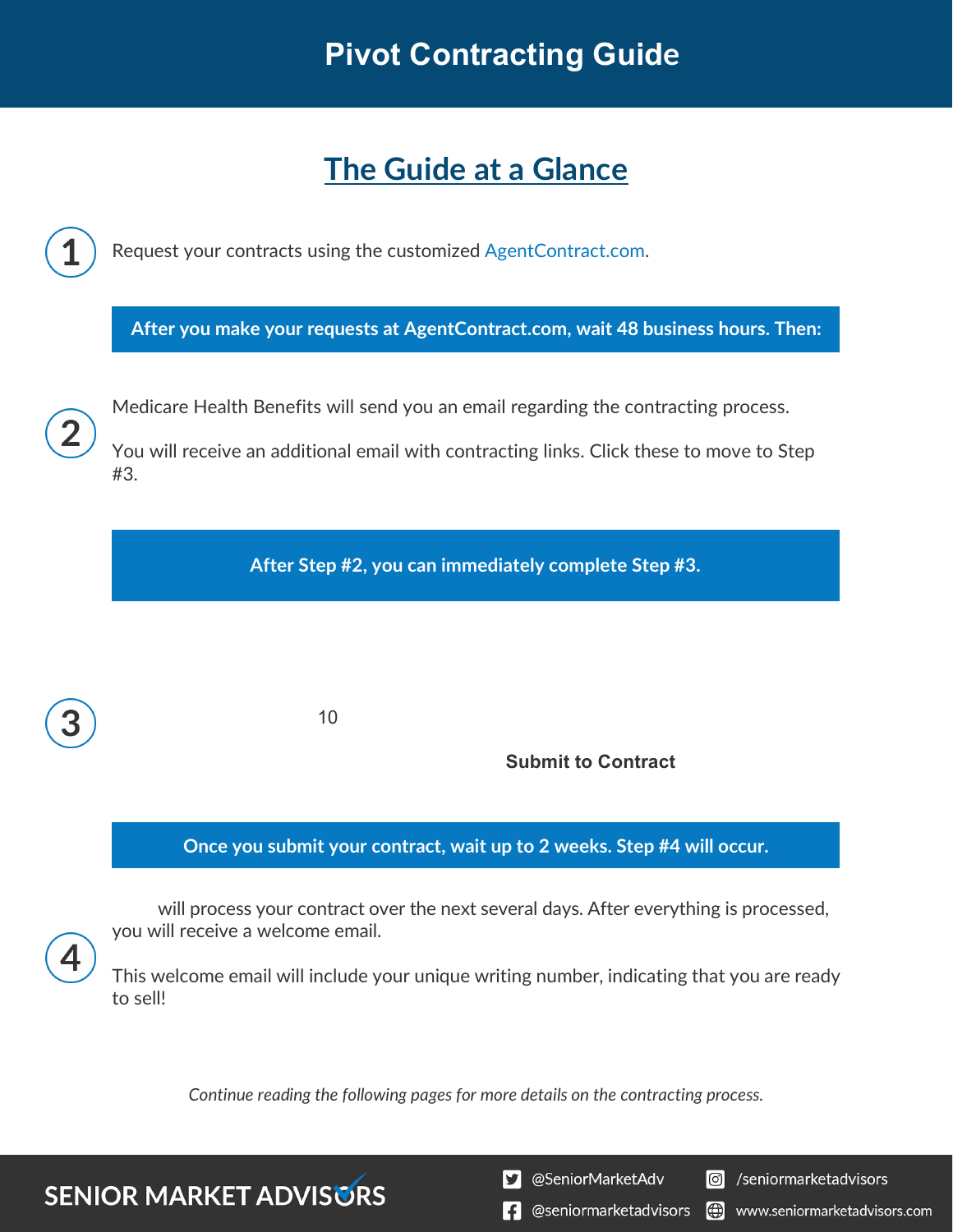**After you request to contract through AC.com, you will receive an email from the Senior Market Advisors Contracting Team with further information on contracting.**

### **Email Example**

From: "AgentContract.com Contracting" [contracting@seniormarketadvisors.com](mailto:contracting@seniormarketadvisors.com) Hello Agent!

We are reaching out to you in regards to your request to contract with Pivot Health.

You will receive a unique e-contracting link from contracting@seniormarketadvisors.com within 24-48 hours. Once the link is completed, you will receive a welcome email within 5-7 business days.

If you have any questions or concerns, please email contracting@seniormarketadvisors.com.

Thank you for contracting with Senior Market Advisors.

-Senior Market Advisors Contracting Team

You will also begin receiving contracting links specific to you for the carriers that you requested within 24-48 hrs. These links will be coming from a wide variety of email addresses, so please keep an eye out on your email.

### **Email Example:**

Hi Agent!

We have received your request to contract with Pivot Health. In order to begin the contracting process, please follow the link below.

### **Pivot Health Contracting**

Number - 13

Thanks!

**Note: The contracting link and number are unique to you and will be different than the link in the above example.**

## **SENIOR MARKET ADVISURS**

S @SeniorMarketAdv

C /seniormarketadvisors

**f** @seniormarketadvisors

(.) www.seniormarketadvisors.com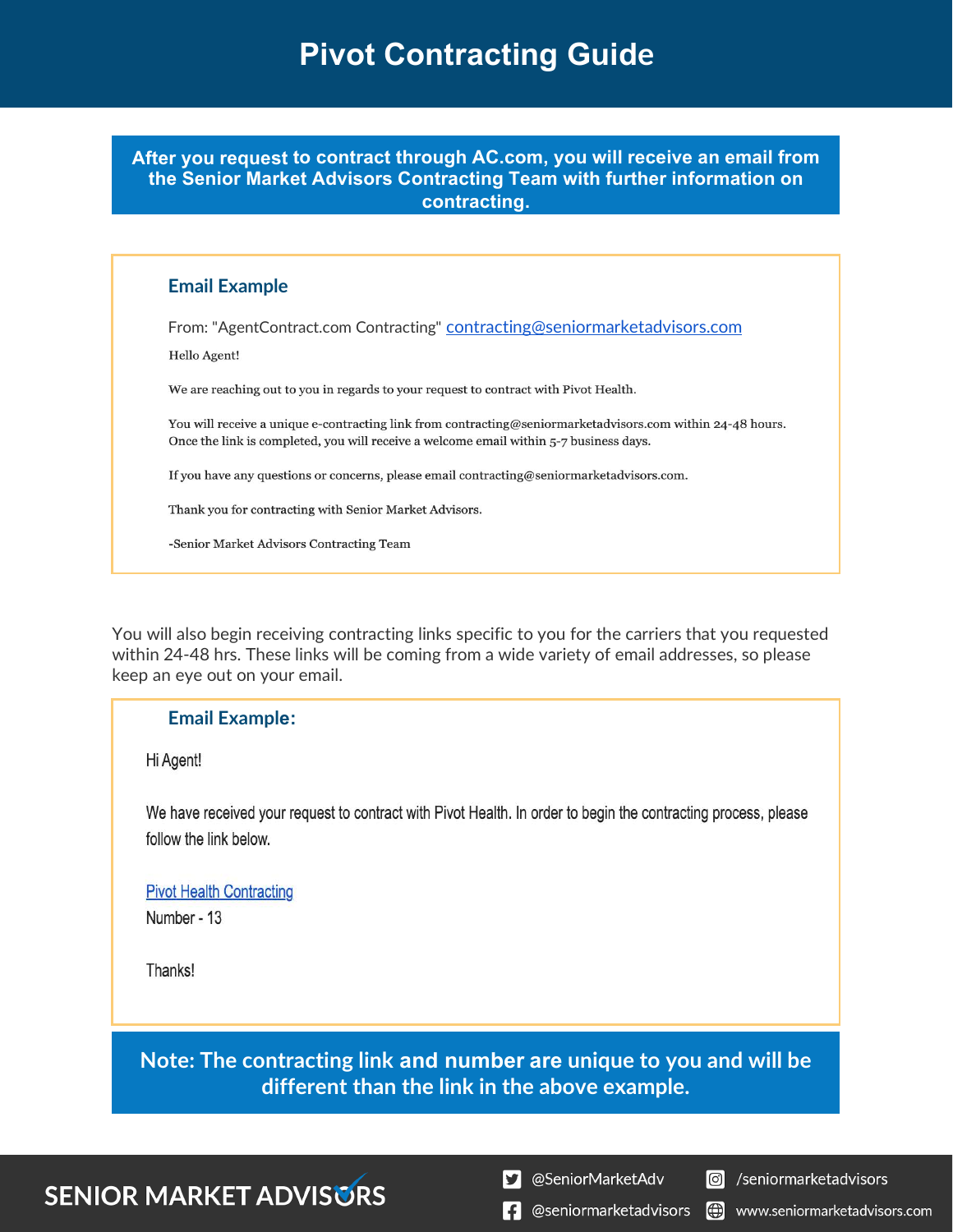

Please indicate the compensation level for each agent in the hierarchy. The schedule has a number in the footer to define the level for each contract. For example, a compensation level of 15% is a number of 13.

| Number - Agent * |                        |  |  |  |  |  |
|------------------|------------------------|--|--|--|--|--|
|                  | Compensation - Agent * |  |  |  |  |  |
| 13. WA           |                        |  |  |  |  |  |

**SENIC** 

Next

 $1/10$ 

- Be sure to select "Agency and Tax ID on the commissions form if you would like your commissions paid to your TIN.

|                                                           | Direct Pay & Hybrid All Carrier W-9 & DD V2                                                        |                |        |        |                        |                  |                       |                       |                       |                              |
|-----------------------------------------------------------|----------------------------------------------------------------------------------------------------|----------------|--------|--------|------------------------|------------------|-----------------------|-----------------------|-----------------------|------------------------------|
| Page 1                                                    | $\overline{\mathbf{z}}$<br>Page 2                                                                  | Page 3         | Page 4 | Page 5 | Page 6                 | Page 7           | Page 8                | Page 9                | 10<br>Page 8          |                              |
| Assignment of Commission Form<br>Agent Information        |                                                                                                    |                |        |        |                        |                  |                       |                       |                       |                              |
| I direct my compensation to be made payable as follows: * | $\bigcirc$ Myself and my social security number<br>$\bigcirc$ Agency and tax identification number |                |        |        |                        |                  |                       |                       |                       |                              |
| prefix *                                                  | $\bigcirc$ Mr. $\bigcirc$ Ms. $\bigcirc$ Mrs.                                                      |                |        |        |                        |                  |                       |                       |                       |                              |
| <b>Name</b><br>First Name                                 |                                                                                                    | Middle Initial |        |        | Last Name              |                  |                       |                       |                       |                              |
| <b>Maiden or Nickname</b>                                 |                                                                                                    |                |        |        |                        |                  |                       |                       |                       |                              |
| Social Security Number (No Dashes) *                      |                                                                                                    |                |        |        |                        |                  |                       |                       |                       |                              |
| <b>DR MARKET ADVISGRS</b>                                 |                                                                                                    |                |        |        | Y                      | @SeniorMarketAdv |                       | $ \circlearrowright $ | /seniormarketadvisors |                              |
|                                                           |                                                                                                    |                |        |        | $\left  \cdot \right $ |                  | @seniormarketadvisors | ⊕                     |                       | www.seniormarketadvisors.com |